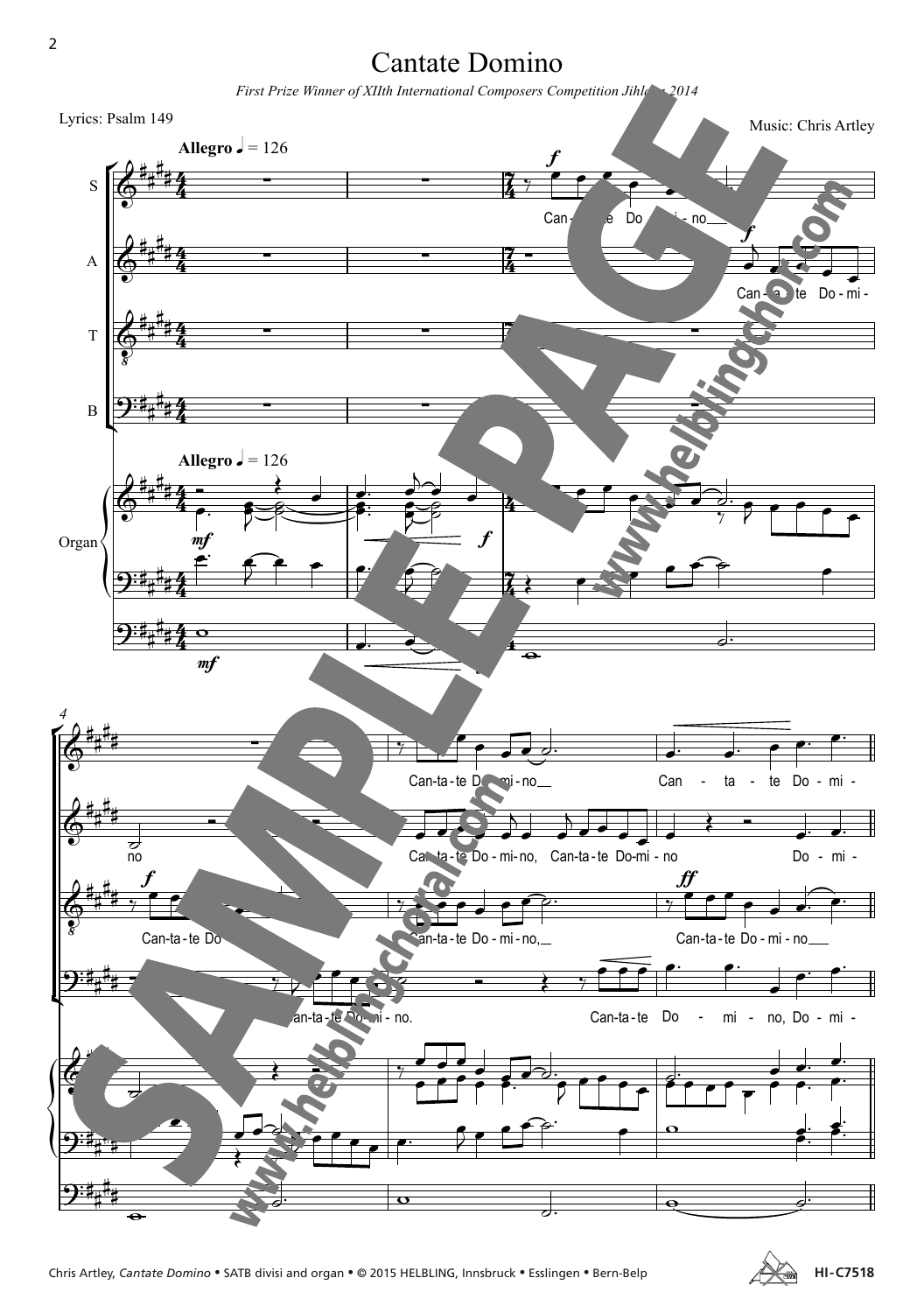

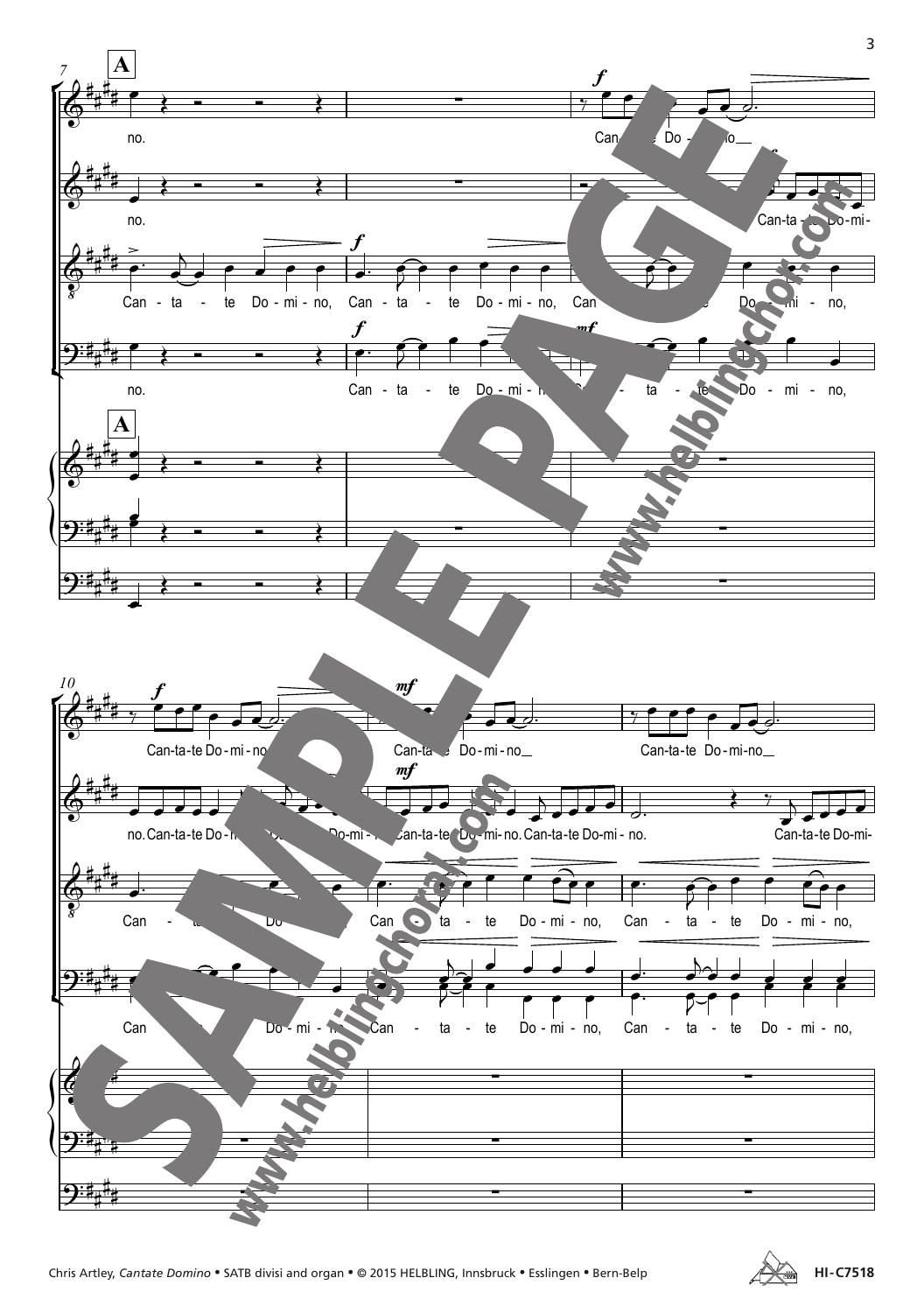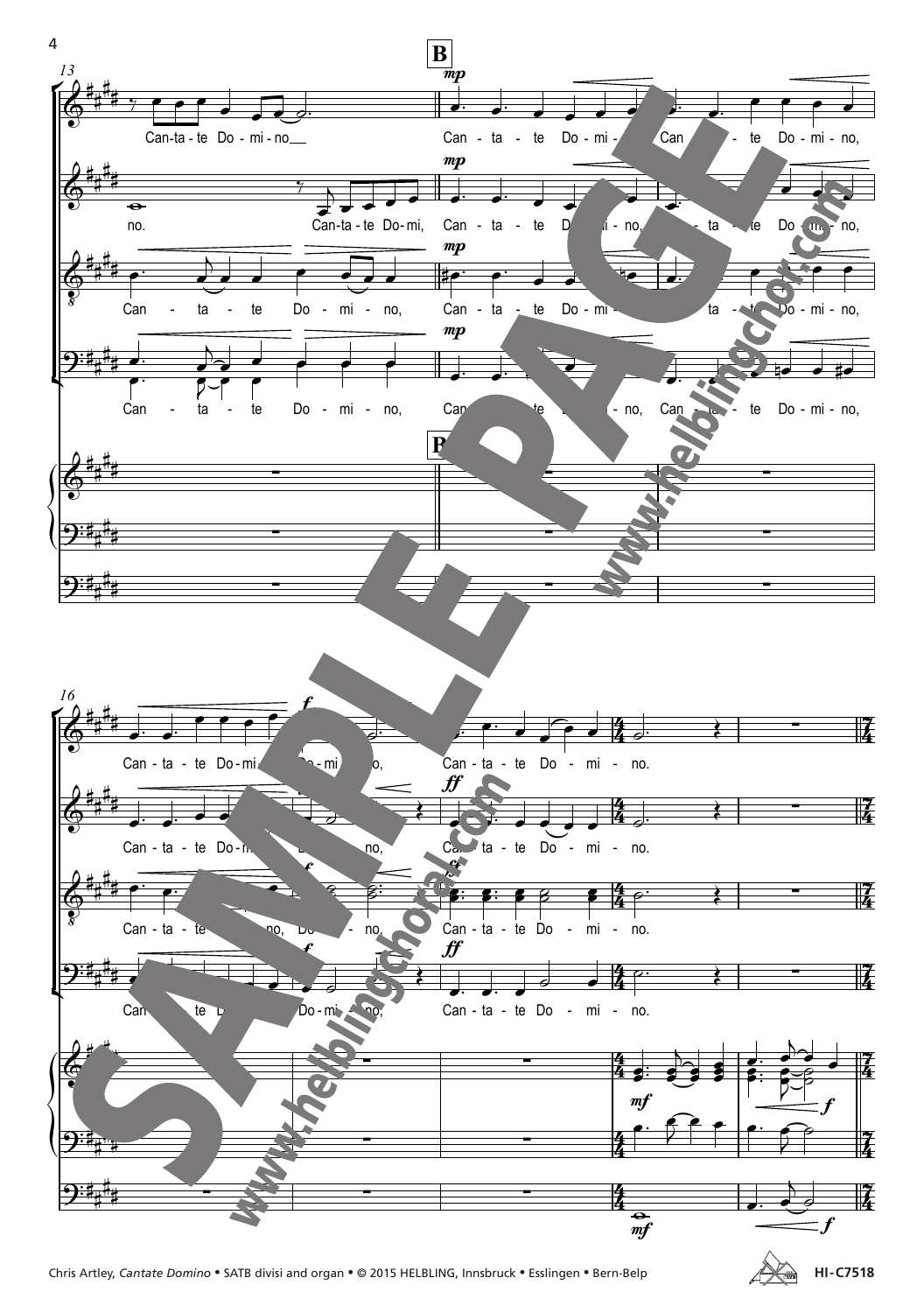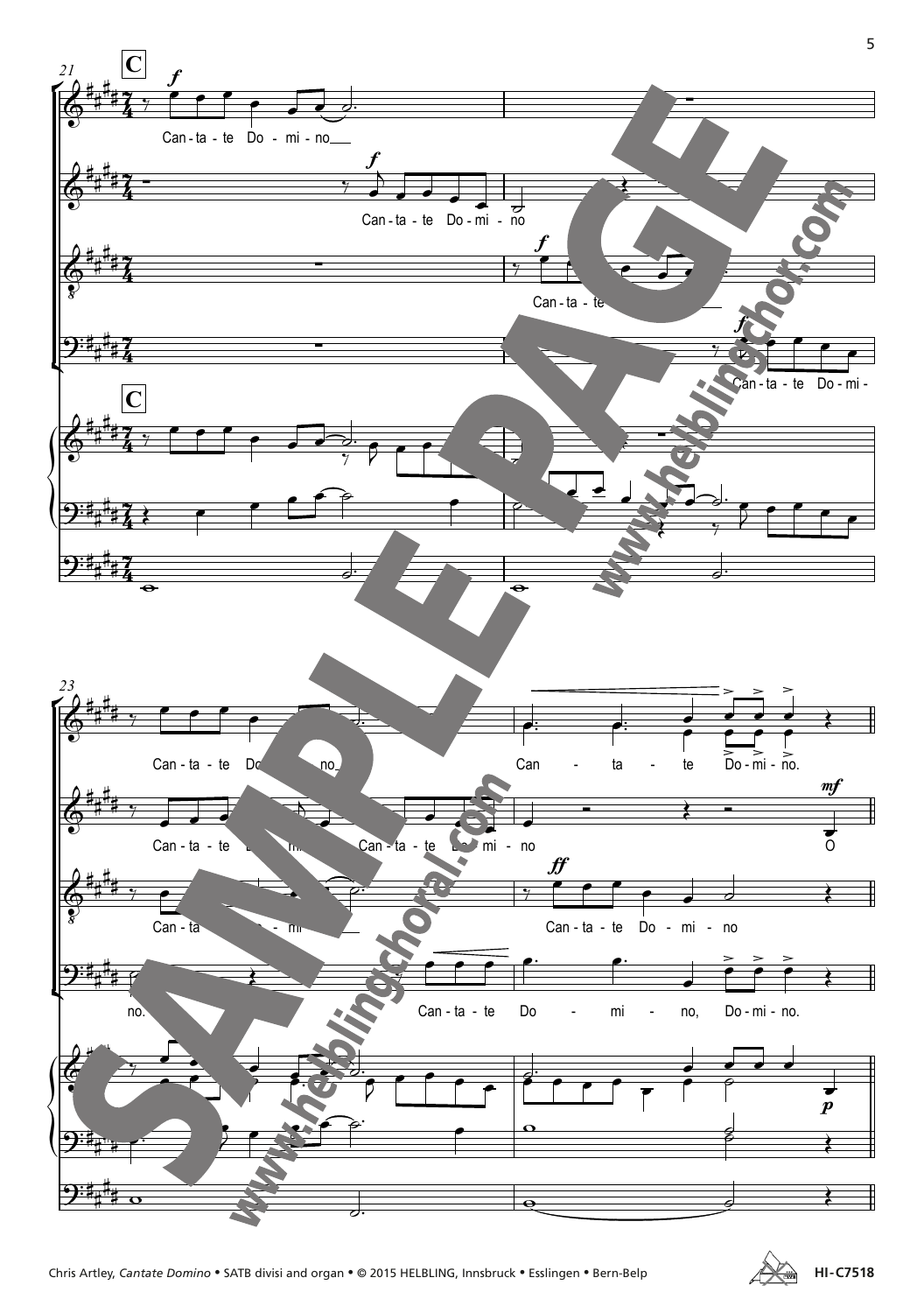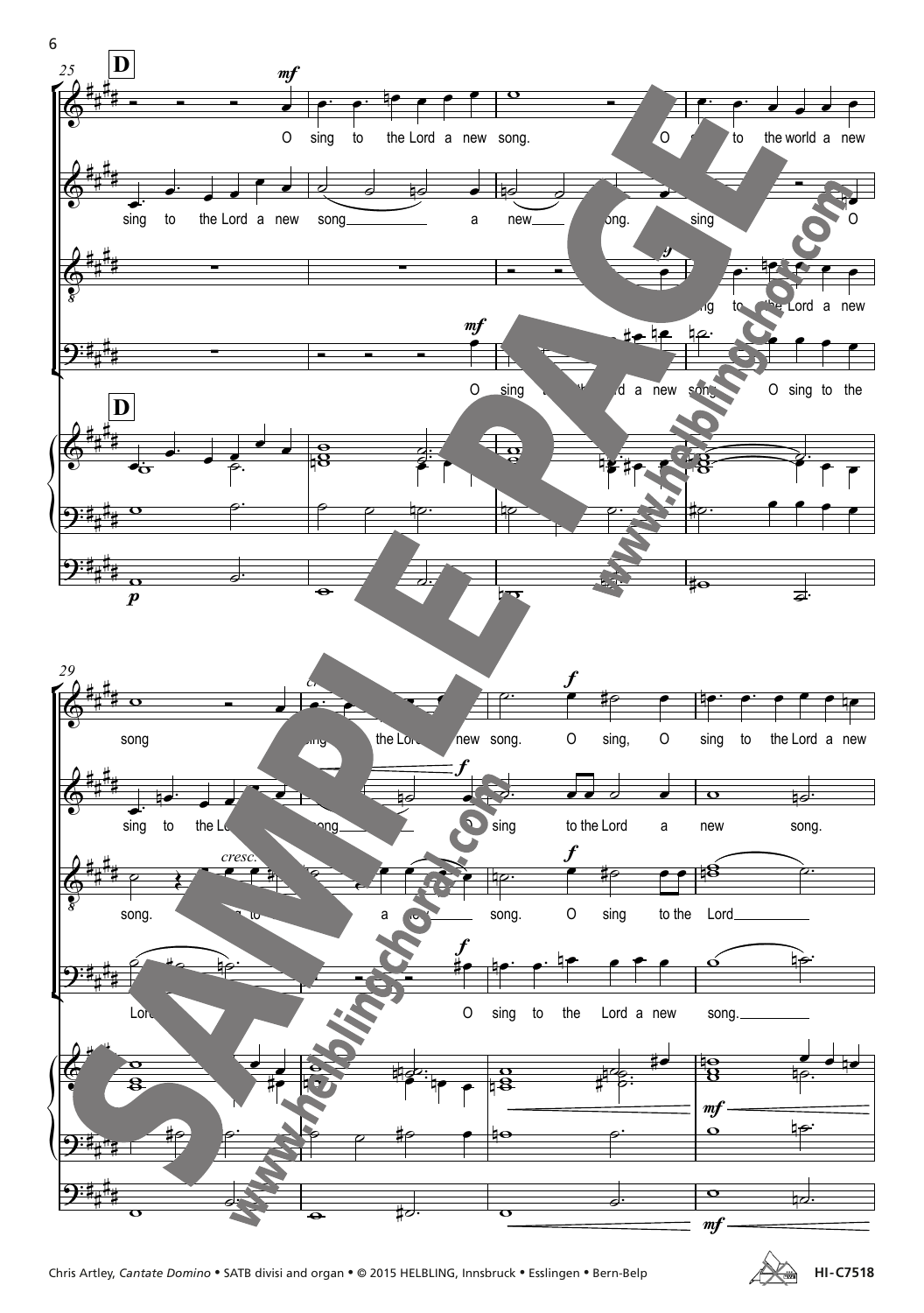

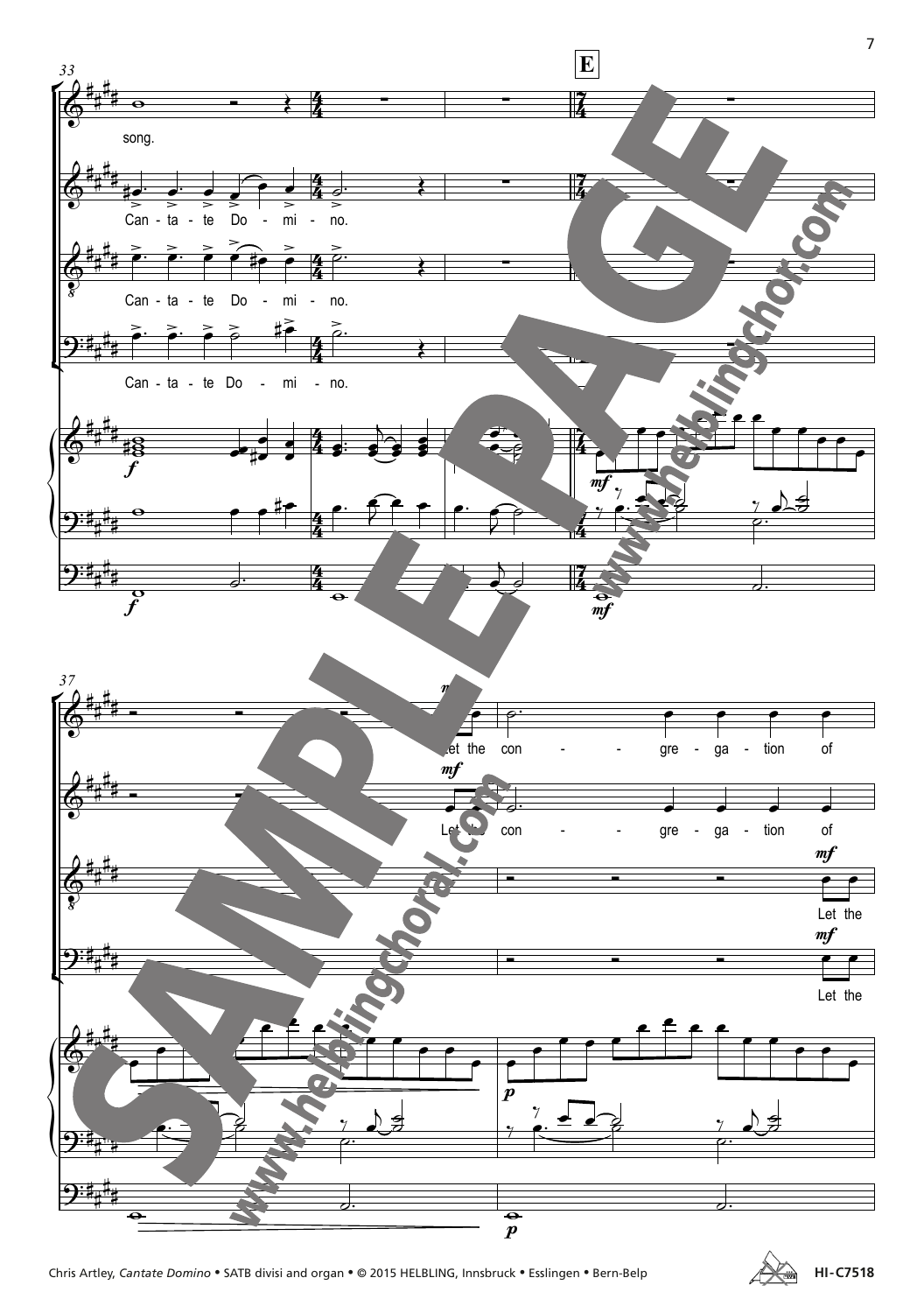



 $\,8\,$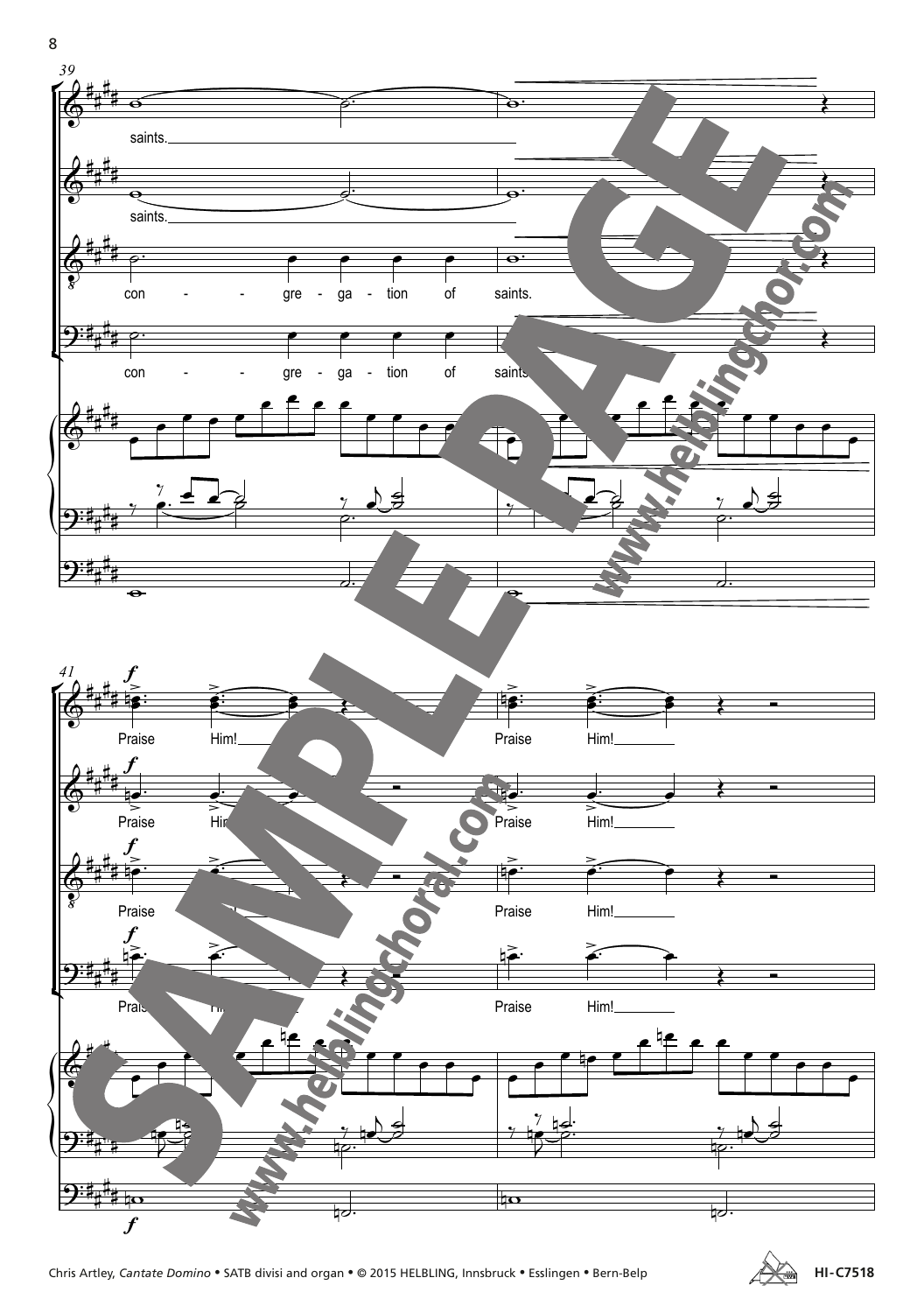





 $\boldsymbol{9}$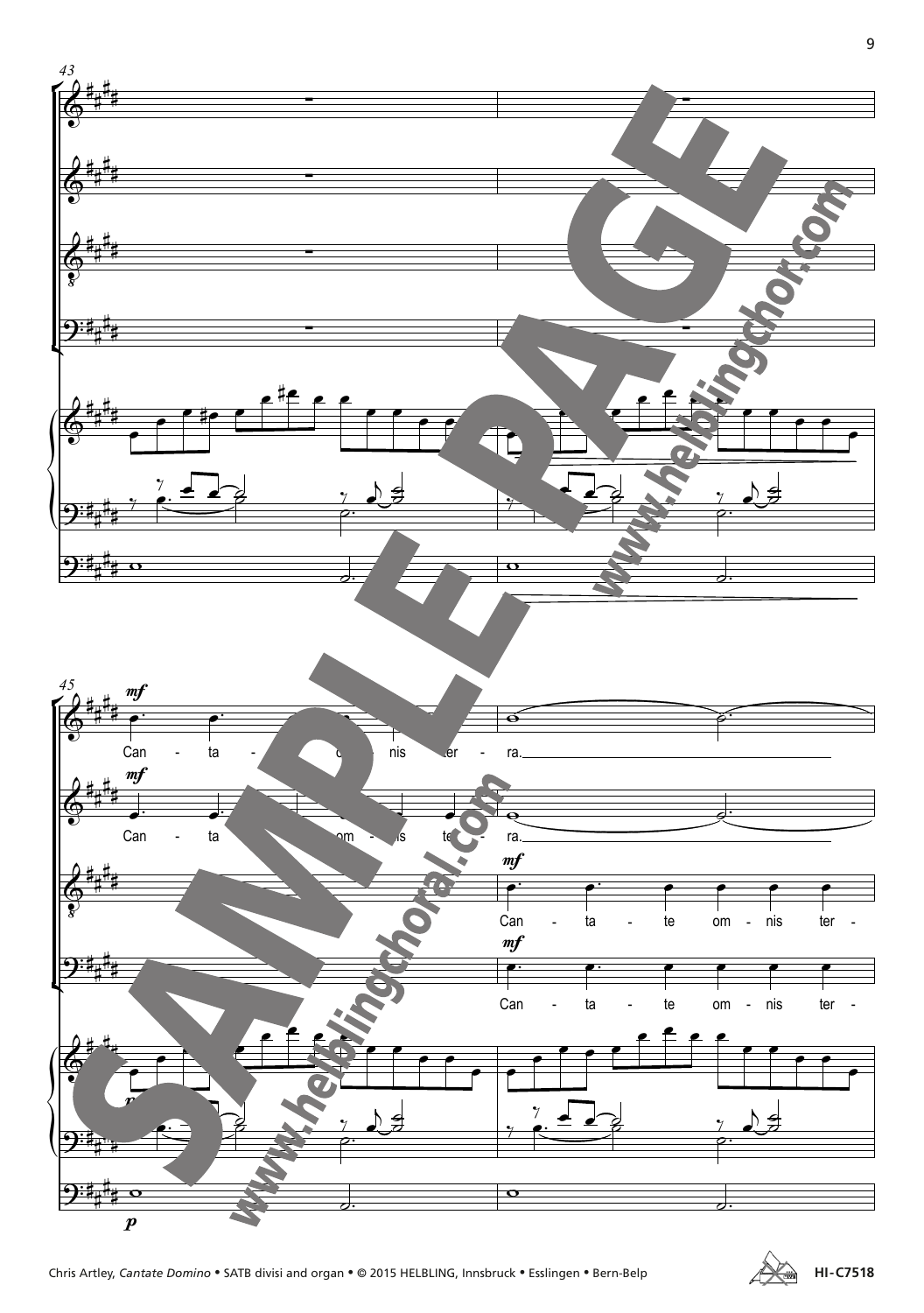